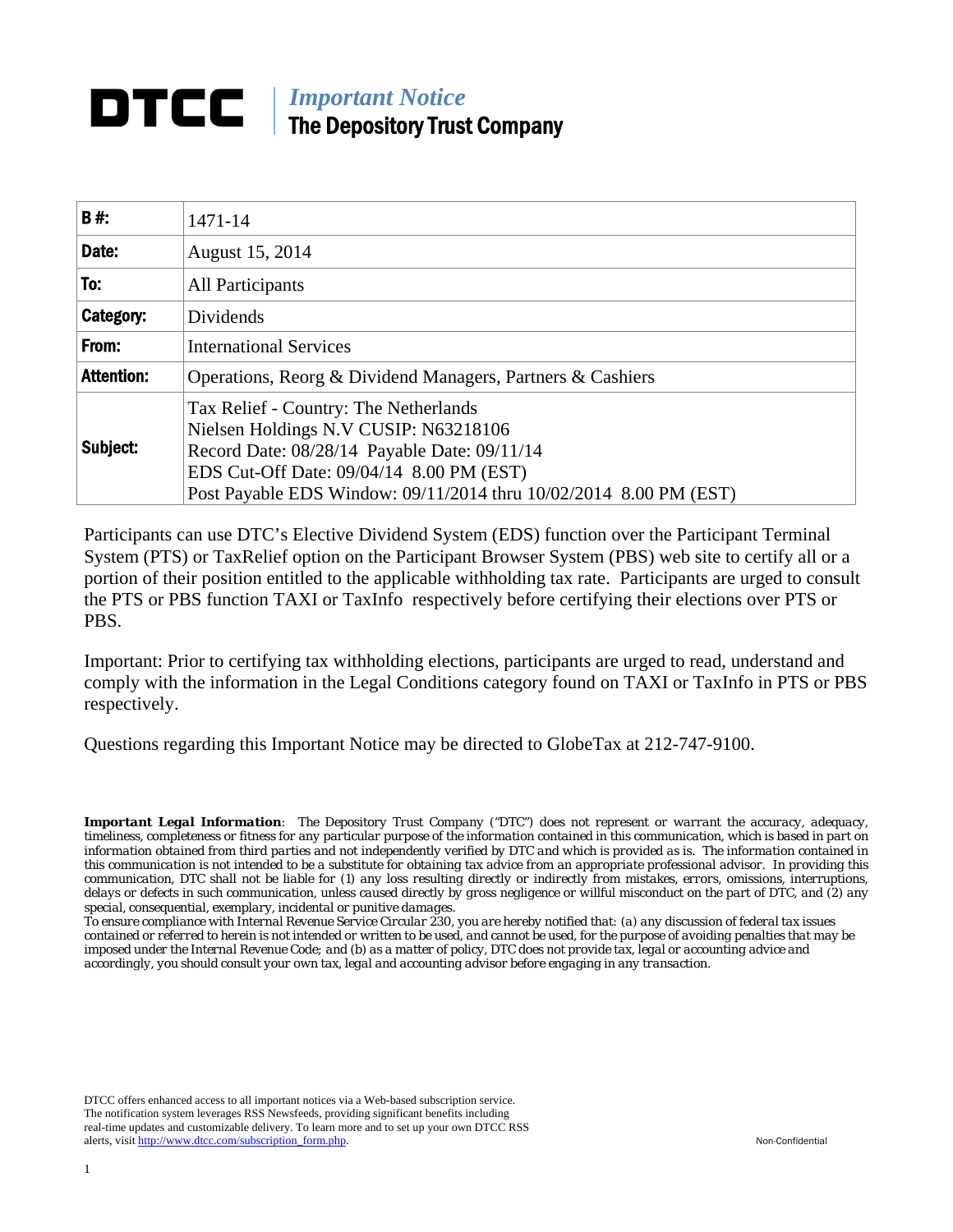

## **DIVIDEND EVENT DETAILS**

**Nielsen N.V.** has announced a dividend of \$0.25 per share, to shareholders of record on August 28, 2014.

Participants can use DTC's Elective Dividend System (EDS) function over the Participant Terminal System (PTS) or TaxRelief option on the Participant Browser System (PBS) web site to certify all or a portion of their position entitled to the applicable withholding tax rate. Use of EDS will permit entitlement amounts to be paid through DTC.

On Pay Date, all holders will receive this dividend net of the full Netherlands statutory rate with the possibility to obtain relief at source or a post-pay date refund as outlined in the below Eligibility Matrix.

| <b>COUNTRY OF</b><br><b>ISSUANCE</b>             | <b>NETHERLANDS</b>     |
|--------------------------------------------------|------------------------|
| <b>ISSUE</b>                                     | NIELSEN N.V.           |
| CUSIP#                                           | N63218106              |
| <b>TRANSFFR AGFNT</b>                            | <b>COMPUTERSHARE</b>   |
| <b>RECORD DATE</b>                               | <b>AUGUST 28, 2014</b> |
| <b>PAY DATF</b>                                  | SEPTEMBER 11, 2014     |
| <b>GROSS DIVIDEND RATE</b><br><b>ON PAY DATE</b> | \$0.25                 |
| STATUTORY WHT RATF                               | 15%                    |

| <b>CHARGES &amp; DEADLINES</b>    |                                     |                                 |                                 |                                                                        |                                                      |
|-----------------------------------|-------------------------------------|---------------------------------|---------------------------------|------------------------------------------------------------------------|------------------------------------------------------|
| <b>FILING METHOD</b>              | <b>BATCH</b>                        | <b>PAYMENT</b><br><b>METHOD</b> | <b>TAX RELIEF</b><br><b>FEE</b> | <b>MINIMUM SERVICE</b><br><b>CHARGE PER</b><br><b>BENEFICIAL OWNER</b> | <b>FINAL</b><br><b>SUBMISSION</b><br><b>DEADLINE</b> |
| <b>RELIEF AT</b><br><b>SOURCE</b> | PAYMENT ON PAY DATE                 | <b>EDS</b>                      | \$0.004 per share               | \$0                                                                    | SEPTEMBER 4.<br>2014                                 |
| <b>QUICK REFUND</b>               | PRIMARY LONG-FORM<br><b>BATCH</b>   | <b>EDS</b>                      | \$0.006 per share               | \$25                                                                   | <b>OCTOBER 2, 2014</b>                               |
| <b>LONG-FORM</b>                  | POST-EDS PROCESS:<br><b>ONGOING</b> | <b>CHECK</b>                    | \$0.006 per share               | \$25                                                                   | OCTOBER 31,<br>2019                                  |

#### 1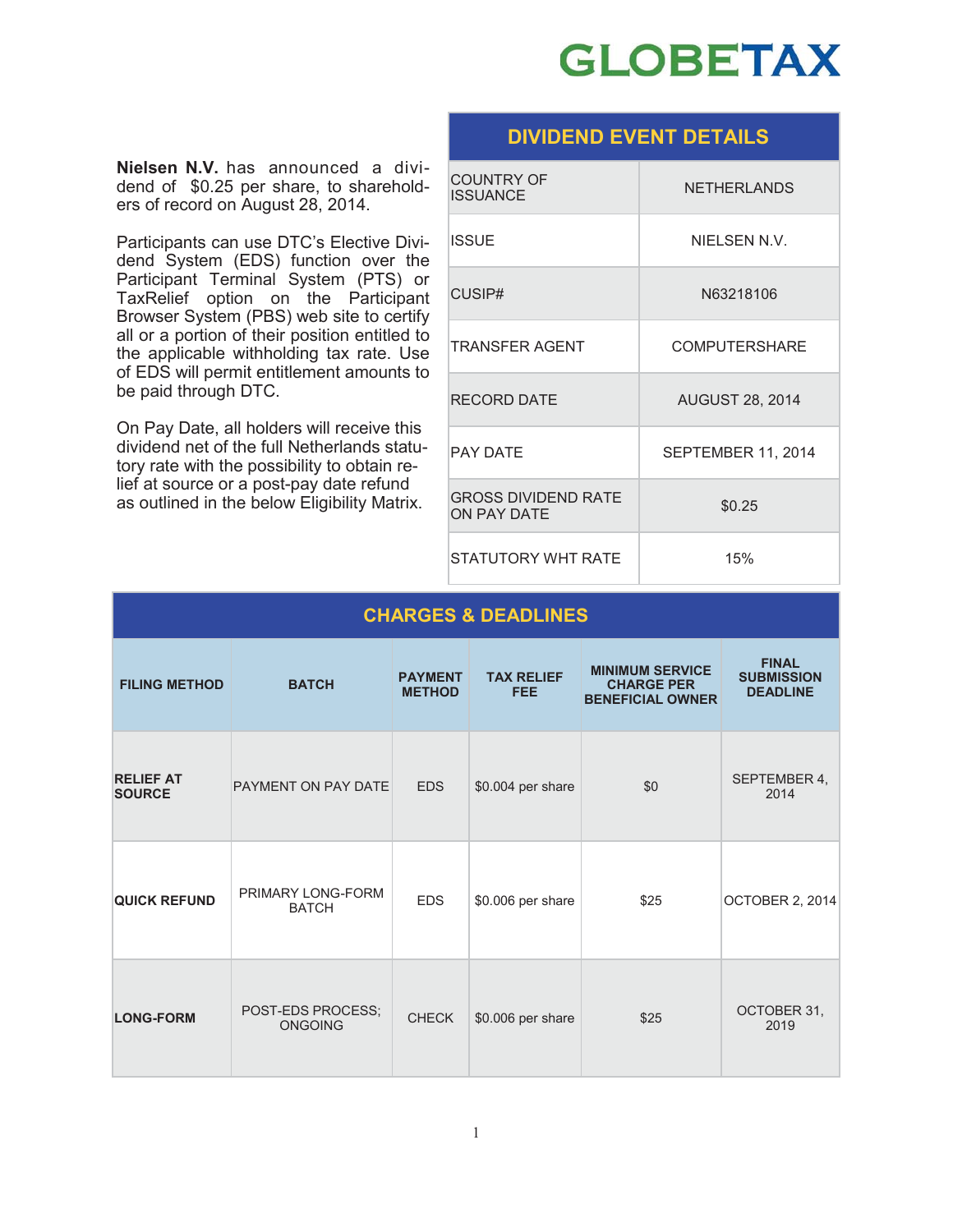## **RELIEF AT SOURCE ("EDS") ELIGIBILITY MATRIX**

| <b>RATE DESCRIPTION</b>                    | <b>RECLAIM</b><br><b>RATE</b> | <b>ELIGIBLE RESIDENTS</b>                                                                            | <b>DOCUMENTATION REQUIRED</b>                                                                                                                                        |
|--------------------------------------------|-------------------------------|------------------------------------------------------------------------------------------------------|----------------------------------------------------------------------------------------------------------------------------------------------------------------------|
| $EXEMENT - 0$ %<br><b>RELIEF AT SOURCE</b> | 15%                           | US ARTICLE 35 - PENSIONS and<br>IRAs under 401(a), 401(k), 457(b),<br>$403(b)$ , 408, 408(a), 501(a) | <b>ESP SUBMISSION</b><br>(SELECT RELIEF AT<br>SOURCE OPTION)<br>0 <sub>R</sub><br><b>COVER LETTER (EXHIBIT A)</b><br>&<br><b>IRS FORM 6166</b><br>(MUST BE FOR 2014) |

**PARTICIPATING IN RELIEF AT SOURCE IS WHOLLY VOLUNTARY AND DISCRETIONARY, HOWEVER, IT IS THE ONLY WAY TO OBTAIN THE REDUCED WITHHOLDING TAX RATE ON THE PAYABLE DATE.** 

# **LONG FORM / QUICK REFUND ELIGIBILITY MATRIX**

| <b>RATE DESCRIPTION</b>                                                                      | <b>RECLAIM</b><br><b>RATE</b> | <b>ELIGIBLE RESIDENTS</b>                                                                                                                                                                                                                                                                                    | <b>DOCUMENTATION REQUIRED</b>                                                                                                                               |  |
|----------------------------------------------------------------------------------------------|-------------------------------|--------------------------------------------------------------------------------------------------------------------------------------------------------------------------------------------------------------------------------------------------------------------------------------------------------------|-------------------------------------------------------------------------------------------------------------------------------------------------------------|--|
| <b>UNFAVORABLE - 15%</b>                                                                     | $0\%$                         | <b>Non-Treaty Countries</b>                                                                                                                                                                                                                                                                                  | <b>NONE</b>                                                                                                                                                 |  |
| <b>FAVORABLE - 10%</b><br><b>POST-PAY DATE</b><br><b>LONG FORM ONLY</b>                      | 5%                            | Azerbaijan, Bahrain, China, Czech<br>Republic, Hong Kong, India, Indone-<br>sia, Kuwait, Oman, Portugal, Qatar,<br>Saudi Arabia, Slovak Republic, South 2.<br>Africa, Taiwan, United Arab Emirates,<br>Venezuela                                                                                             | <b>COVER LETTER (EXHIBIT A)</b><br>1.<br><b>IB 92 UNIVERSEEL</b>                                                                                            |  |
| <b>FAVORABLE - 10%</b><br><b>POST-PAY DATE</b><br><b>LONG FORM ONLY</b>                      | 5%                            | Ghana, Japan, United Kingdom                                                                                                                                                                                                                                                                                 | <b>COVER LETTER (EXHIBIT A)</b><br>1.<br><b>IB 93 UNIVERSEEL</b><br>$\overline{2}$ .                                                                        |  |
| EXEMPT - 0%<br><b>POST PAY-DATE</b>                                                          | 15%                           | US ARTICLE 36-CHARITIES under<br>501(a), 501(c)(3), 509(a)(1), 509(a)(2),<br>$509(a)(3)$ , 17-(b)                                                                                                                                                                                                            | 1 <sub>1</sub><br><b>ESP SUBMISSION OR</b><br><b>COVER LETTER (EXHIBIT A)</b>                                                                               |  |
| EXEMPT - 0%<br><b>POST-PAY DATE</b>                                                          | 15%                           | US ARTICLE 35 - PENSIONS and<br>IRAs under 401(a), 401(k), 457(b), 403<br>$(b)$ , 408, 408 $(a)$ , 501 $(a)$                                                                                                                                                                                                 | 1 <sub>1</sub><br><b>ESP SUBMISSION OR</b><br><b>COVER LETTER (EXHIBIT A)</b>                                                                               |  |
| $EXEMENT - 0%$<br>(FOREIGN TAX EX-<br>EMPT)<br><b>POST-PAY DATE</b><br><b>LONG FORM ONLY</b> | 15%                           | Any entity domiciled in a state in which<br>it is not subject to tax on profits, as<br>long as that state has an Exchange of<br>Tax Information Agreement in place<br>with the Netherlands, & that entity<br>would not be subject to profits tax in<br>the Netherlands if it were based there- $ 4$ .<br>in. | 1.<br><b>COVER LETTER (EXHIBIT A)</b><br>$\overline{2}$ .<br>DIV 16 FORM<br>3.<br><b>STAND ALONE CERTIFICATE</b><br>OF RESIDENCY<br>ARTICLES OF ASSOCIATION |  |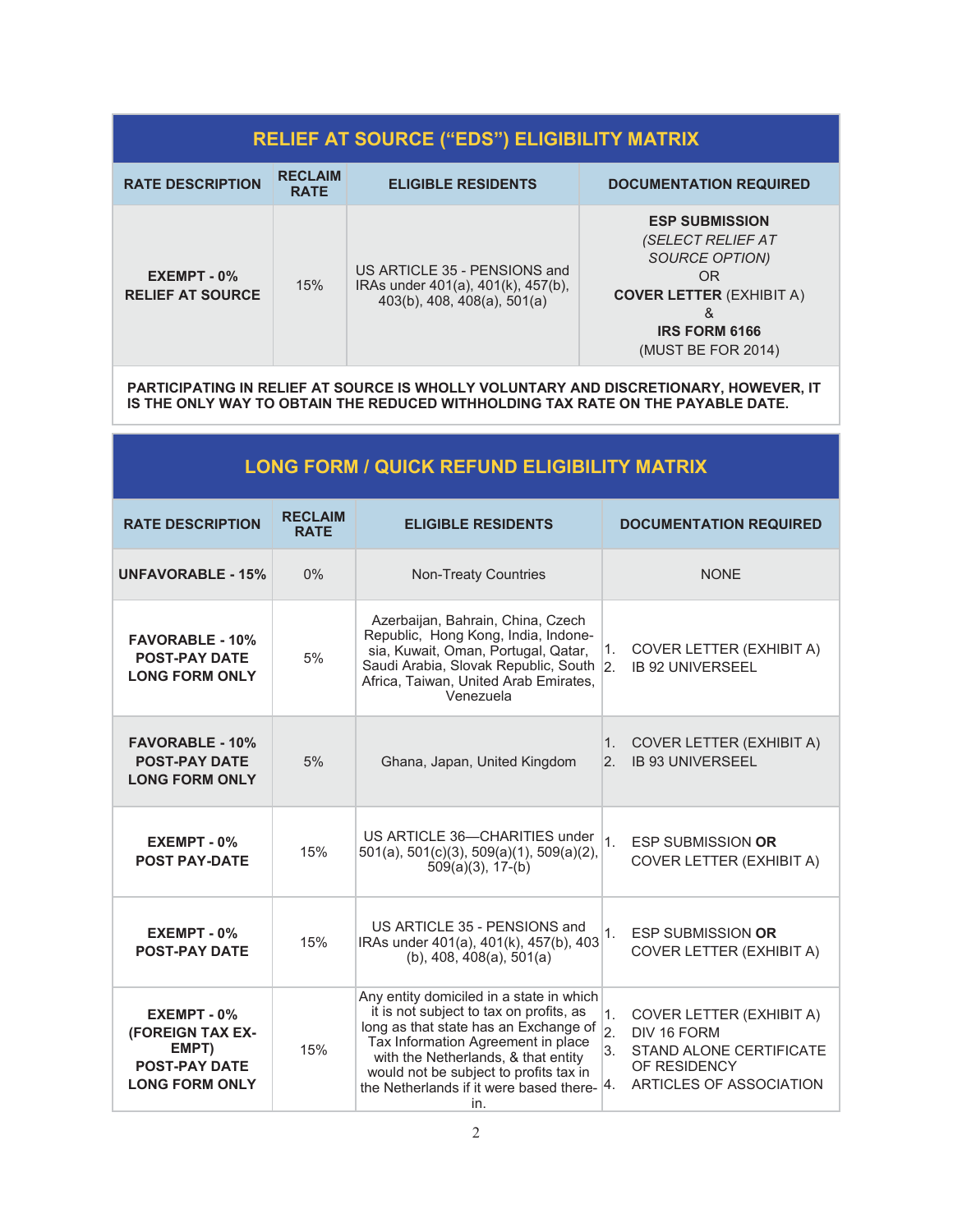| <b>DESCRIPTION OF VARIOUS DOCUMENTATION</b> |                                                                                                                                                                                                                                                                                                                                                                                                                                                                           |                                          |                                                                                                 |  |
|---------------------------------------------|---------------------------------------------------------------------------------------------------------------------------------------------------------------------------------------------------------------------------------------------------------------------------------------------------------------------------------------------------------------------------------------------------------------------------------------------------------------------------|------------------------------------------|-------------------------------------------------------------------------------------------------|--|
| <b>DOCUMENT NAME</b>                        | <b>DESCRIPTION</b>                                                                                                                                                                                                                                                                                                                                                                                                                                                        | <b>ORIGINAL / COPY</b>                   | <b>SIGNATURE REQUIRE-</b><br><b>MENT</b>                                                        |  |
| <b>IRS FORM 6166</b>                        | <b>ISSUED BY THE INTERNAL REVENUE SER-</b><br>VICE, STATING THE NAME AND TAX PAYER<br><b>IDENTIFICATION NUMBER OF THE BENEFI-</b><br>CIAL OWNER. IT MUST BE FOR THE CUR-<br>RENT TAX YEAR                                                                                                                                                                                                                                                                                 | ORIGINAL<br>PREFERRED /<br>COPY ACCEPTED | <b>IRS REPRESENTATIVE</b>                                                                       |  |
| <b>IB 92 UNIVERSEEL</b>                     | DUTCH TAX FORM REQUIRED FOR ANY BEN-<br>EFICIAL OWNER, DOMICILED IN<br>NON-REMITTANCE-BASED JURISDICTIONS,<br>ATTEMPTING TO RECLAIM THE<br>5% ENTITLEMENT; THIS FORM MUST BE<br>CERTIFIED BY THE BENEFICIAL OWNER'S<br>LOCAL TAX OFFICE.                                                                                                                                                                                                                                  | <b>ORIGINAL</b>                          | <b>BENEFICIAL OWNER</b><br>& MUST BEAR THE<br>STAMP OF LOCAL TAX<br><b>AUTHORITY</b>            |  |
| <b>IB 93 UNIVERSEEL</b>                     | DUTCH TAX FORM REQUIRED FOR ANY BEN-<br>EFICIAL OWNER, DOMICILED IN<br><b>REMITTANCE-BASED JURISDICTIONS.</b><br>ATTEMPTING TO RECLAIM THE<br>5% ENTITLEMENT; THIS FORM MUST BE<br>CERTIFIED BY THE BENEFICIAL OWNER'S<br>LOCAL TAX OFFICE.                                                                                                                                                                                                                               | ORIGINAL                                 | <b>BENEFICIAL OWNER</b><br><b>&amp; MUST BEAR THE</b><br>STAMP OF LOCAL TAX<br><b>AUTHORITY</b> |  |
| <b>DIV 16</b>                               | THIS FORM IS USED TO APPLY FOR A<br>"REFUND FOR FOREIGN BODIES NOT SUB-<br>JECT TO ANY TAX ON PROFITS."<br>(SEE ELIGIBILITY MATRIX)                                                                                                                                                                                                                                                                                                                                       | <b>ORIGINAL</b>                          | <b>BENEFICIAL OWNER</b>                                                                         |  |
| <b>COVER LETTER</b><br>(EXHIBIT A)          | A LISTING OF THE BENEFICIAL OWNERS<br>NAMES, TAXPAYER ID NUMBERS, NUMBER<br>OF SHARES, AND ENTITY TYPE (CHARITY OR<br>PENSION).<br>THE CLIENT LISTING IS PROVIDED TO<br><b>GLOBETAX, BY THE PARTICIPANT, EITHER</b><br>THROUGH ESP SUBMISSION, OR THROUGH<br><b>TRADITIONAL HARD COPY RECLAIM RE-</b><br><b>QUEST LETTER.</b><br>IF NOT SUBMITTING YOUR CLAIM VIA ESP,<br><b>PLEASE CONTACT</b><br>DUTCHESP@GLOBETAX.COM TO PROCURE<br>A RECLAIM REQUEST LETTER TEMPLATE. | <b>ORIGINAL</b>                          | DTC PARTICIPANT                                                                                 |  |
| <b>ARTICLES OF</b><br><b>ASSOCIATION</b>    | A DOCUMENT SPECIFYING THE REGULA-<br>TIONS FOR THE OPERATIONS OF A LEGAL<br>ENTITY. THE ARTICLES OF ASSOCIATION<br>DEFINE THE ENTITY'S PURPOSE, ORGANIZA-<br>TIONAL STRUCTURE, AND HOW FINANCIAL<br>RECORDS ARE MAINTAINED.                                                                                                                                                                                                                                               | COPY ACCEPTED                            | PROVIDED BY<br><b>BENEFICIAL OWNER</b>                                                          |  |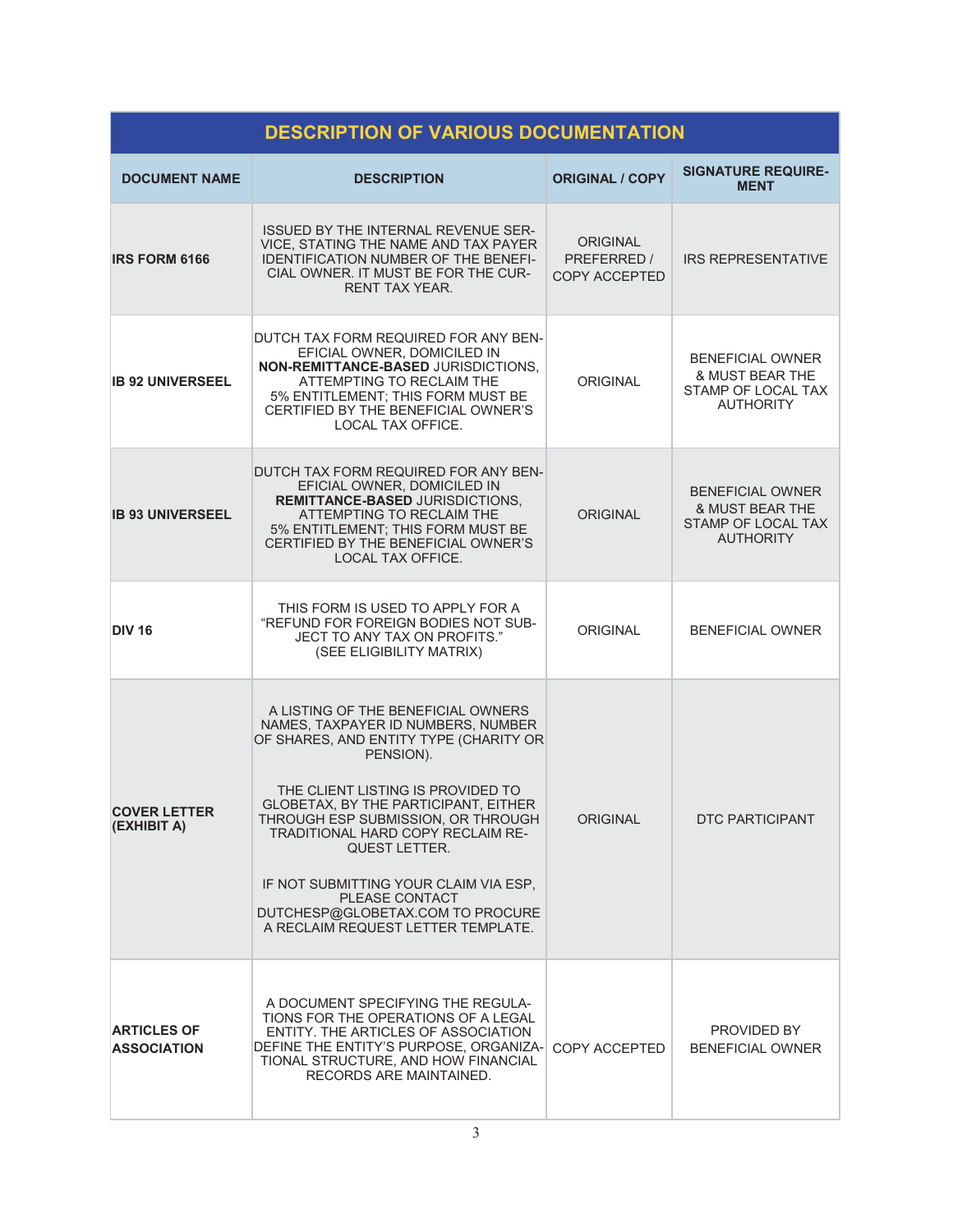| <b>CONTACT DETAILS</b>     |                            |  |  |
|----------------------------|----------------------------|--|--|
| PRIMARY CONTACT            | <b>KASEY HARBES</b>        |  |  |
| <b>INTERNATIONAL PHONE</b> | 1-212-747-9100             |  |  |
| <b>INTERNATIONAL FAX</b>   | 1-212-747-0029             |  |  |
| <b>EMAIL ADDRESS</b>       | DUTCHESP@GLOBETAX.COM      |  |  |
| <b>COMPANY</b>             | <b>GLOBETAX</b>            |  |  |
| <b>STREET ADDRESS</b>      | 90 BROAD STREET 16TH FLOOR |  |  |
| CITY/STATE/ZIP             | NEW YORK, NY 10004         |  |  |
| ADDITIONAL CONTACTS        | STEPHANIE URUGUTIA         |  |  |
|                            | <b>LAURA GALLO</b>         |  |  |

# **ESP** Electronic Submission Portal

powered by **GLOBETAX** 

**Claims may be submitted through ESP powered by GlobeTax, a paperless withholding tax reclaim process, for Exempt Organizations (qualified under Article 36 of the Tax Convention) and Exempt Pension Trusts (qualified under Article 35 of the Tax Convention) to participants holding shares.** 

**These claims should be submitted through the following web site. (Requires a one-time registration)** 

**https://esp.globetax.com**

**Please contact Kasey Harbes at 1-855-849-3079 or via email at DutchESP@GLOBETAX.COM if you have any questions about this process.** 

### PLEASE NOTE:

**WHEN SUBMITTING** RELIEF AT SOURCE **CLAIMS THROUGH ESP,**  YOU MUST SELECT THE RELIEF AT SOURCE OPTION

**AND SUBMIT ALL APPROPRIATE DOCUMENTATION BY THE DEADLINE SET FORTH IN THIS IMPORTANT NOTICE.** 

#### CLAIMS SUBMITTED BY ESP, SELECTING OPTIONS OTHER THAN RELIEF AT SOURCE, WILL NOT BE CONSIDERED FOR RELIEF AT SOURCE.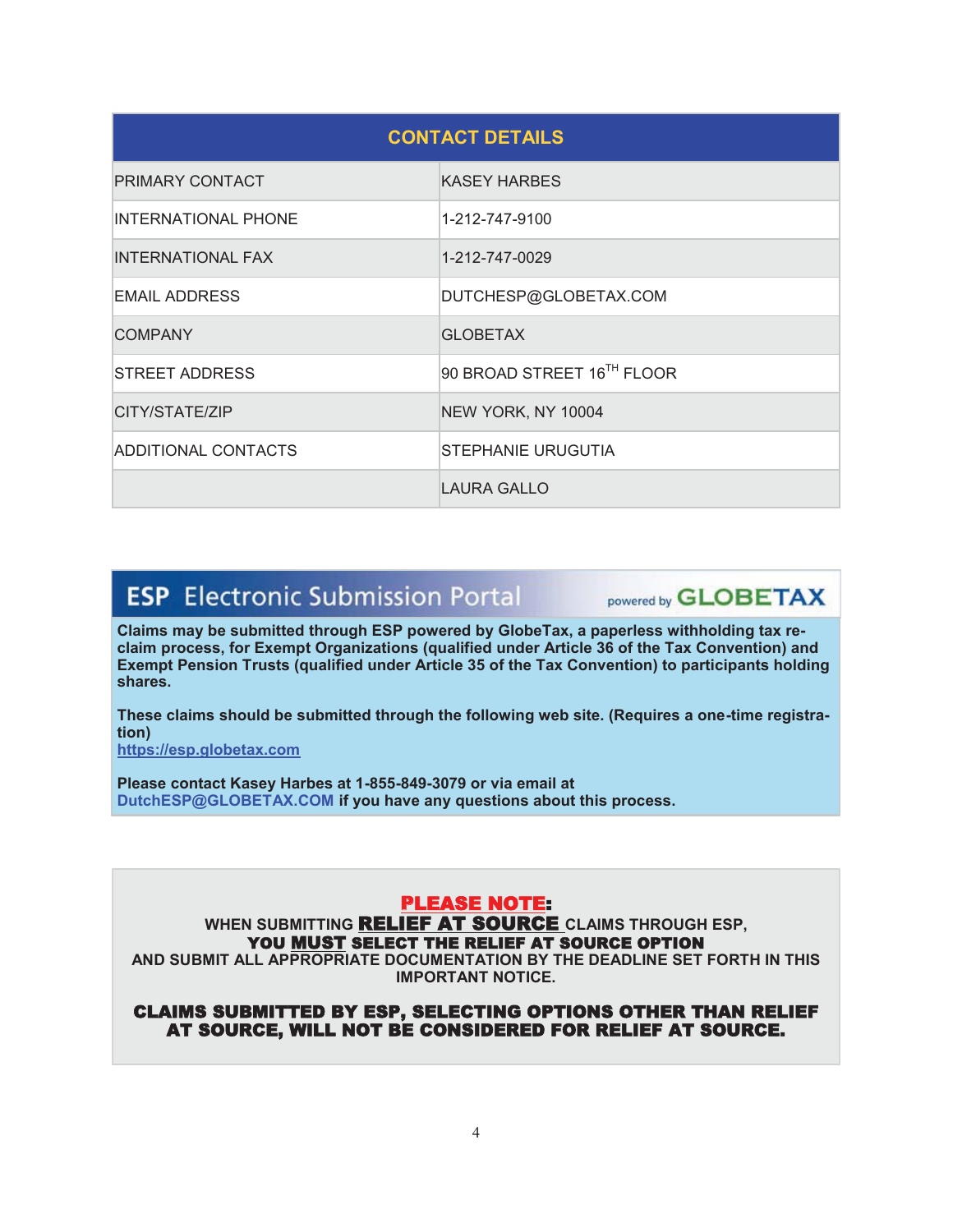| <b>FREQUENTLY ASKED QUESTIONS (FAQs)</b>                                                                                                                                                                                                                                                                            |                                                                                                                                                                                                                                                                                                                                                                                                                                                                                                                 |  |  |
|---------------------------------------------------------------------------------------------------------------------------------------------------------------------------------------------------------------------------------------------------------------------------------------------------------------------|-----------------------------------------------------------------------------------------------------------------------------------------------------------------------------------------------------------------------------------------------------------------------------------------------------------------------------------------------------------------------------------------------------------------------------------------------------------------------------------------------------------------|--|--|
| <b>GENERAL QUESTIONS</b>                                                                                                                                                                                                                                                                                            |                                                                                                                                                                                                                                                                                                                                                                                                                                                                                                                 |  |  |
| <b>QUESTION</b>                                                                                                                                                                                                                                                                                                     | <b>ANSWER</b>                                                                                                                                                                                                                                                                                                                                                                                                                                                                                                   |  |  |
| WILL I RECEIVE A DECLARATION IN LIEU OF DIVI-<br>DEND NOTE ("DLD" or "CERT") FOR MY ARTICLE 35<br>PENSIONS OR ARTICLE 36 CHARITIES?                                                                                                                                                                                 | NO, GOING FORWARD, ALL DECLARATION IN LIEU<br>OF DIVIDEND NOTES WILL BE MAINTAINED BY THE<br>TRANSFER AGENT, TO BE RELEASED ONLY UPON<br>WRITTEN REQUEST BY THE PARTICIPANT.                                                                                                                                                                                                                                                                                                                                    |  |  |
| AM I REQUIRED TO FILE THROUGH ESP?                                                                                                                                                                                                                                                                                  | NO, YOU MAY SUBMIT A TRADITIONAL CLAIM<br>THROUGH THE MAIL IF YOU CANNOT SUBMIT CLIENT<br>DATA THROUGH ESP. WE STRONGLY SUGGEST<br>LOGGING IN TO ESP TO DOWNLOAD THE TEMPLATE<br>PROVIDED WHEN PREPARING YOUR CLAIM, RE-<br><b>GARDLESS OF YOUR ULTIMATE SUBMISSION METH-</b><br>OD.                                                                                                                                                                                                                            |  |  |
| IS THERE ANY CASE IN WHICH A U.S. RESIDENT<br>401(a), 401(K), 457(b), 403(b), IRA, ROTH IRA, EM-<br>PLOYEE PENSION PLANS OR SIMPLE RETIREMENT<br>ACCOUNT WOULD NOT QUALIFY FOR TREATY BEN-<br>EFITS UNDER ARTICLE 35 OF THE TREATY BE-<br>TWEEN THE US AND THE NETHERLANDS FOR THE<br>AVOIDANCE OF DOUBLE TAXATION? | YES, FOR INSTANCE, THESE ACCOUNT TYPES WILL<br>NOT BE CONSIDERED ELIGIBLE FOR TREATY BENE-<br>FITS UNDER ARTICLE 35 OF THE TREATY BETWEEN<br>THE US AND THE NETHERLANDS FOR THE AVOID-<br>ANCE OF DOUBLE TAXATION IN ANY TAXABLE YEAR<br>IF LESS THAN 70% OF THE TOTAL AMOUNT OF WITH-<br>DRAWALS FROM SUCH U.S. TRUST DURING THAT<br>YEAR IS USED TO PROVIDE PENSION, RETIREMENT<br>OR OTHER EMPLOYEE BENEFITS AS MEANT IN ARTI-<br>CLE 35 OF THE ABOVE MENTIONED TREATY.                                      |  |  |
|                                                                                                                                                                                                                                                                                                                     | <b>RELIEF AT SOURCE QUESTIONS</b>                                                                                                                                                                                                                                                                                                                                                                                                                                                                               |  |  |
| <b>QUESTION</b>                                                                                                                                                                                                                                                                                                     | <b>ANSWER</b>                                                                                                                                                                                                                                                                                                                                                                                                                                                                                                   |  |  |
| IS THE RELIEF AT SOURCE PROCESS FREE OF<br>CHARGE?                                                                                                                                                                                                                                                                  | <b>NO.</b> THIS TAX RELIEF AT SOURCE ASSISTANCE<br>SERVICE IS WHOLLY VOLUNTARY AND DISCRETION-<br>ARY AND OUTSIDE THE TERMS AND CONDITIONS OF<br>ANY APPLICABLE DEPOSIT AGREEMENT. FEES WILL<br>BE CHARGED FOR THIS SERVICE OF UP TO \$0.004<br>PER DEPOSITARY SHARE WITH NO MINIMUM, AND<br>ANY OTHER CHARGES, FEES OR EXPENSES PAYA-<br>BLE BY OR DUE TO GLOBETAX OR ITS AGENTS, IN-<br>CLUDING THE CUSTODIAN OR TO TAX AUTHORITIES<br>OR REGULATORS. FEES PAID TO GLOBETAX MAY BE<br>SHARED WITH ITS AGENTS. |  |  |
| IS THE PROCESS FOR TAX RELIEF OFFERED BY<br>GLOBETAX AN OPTIONAL PROCESS?                                                                                                                                                                                                                                           | YES, THIS IS A DISCRETIONARY, OPTIONAL SER-<br>VICE.                                                                                                                                                                                                                                                                                                                                                                                                                                                            |  |  |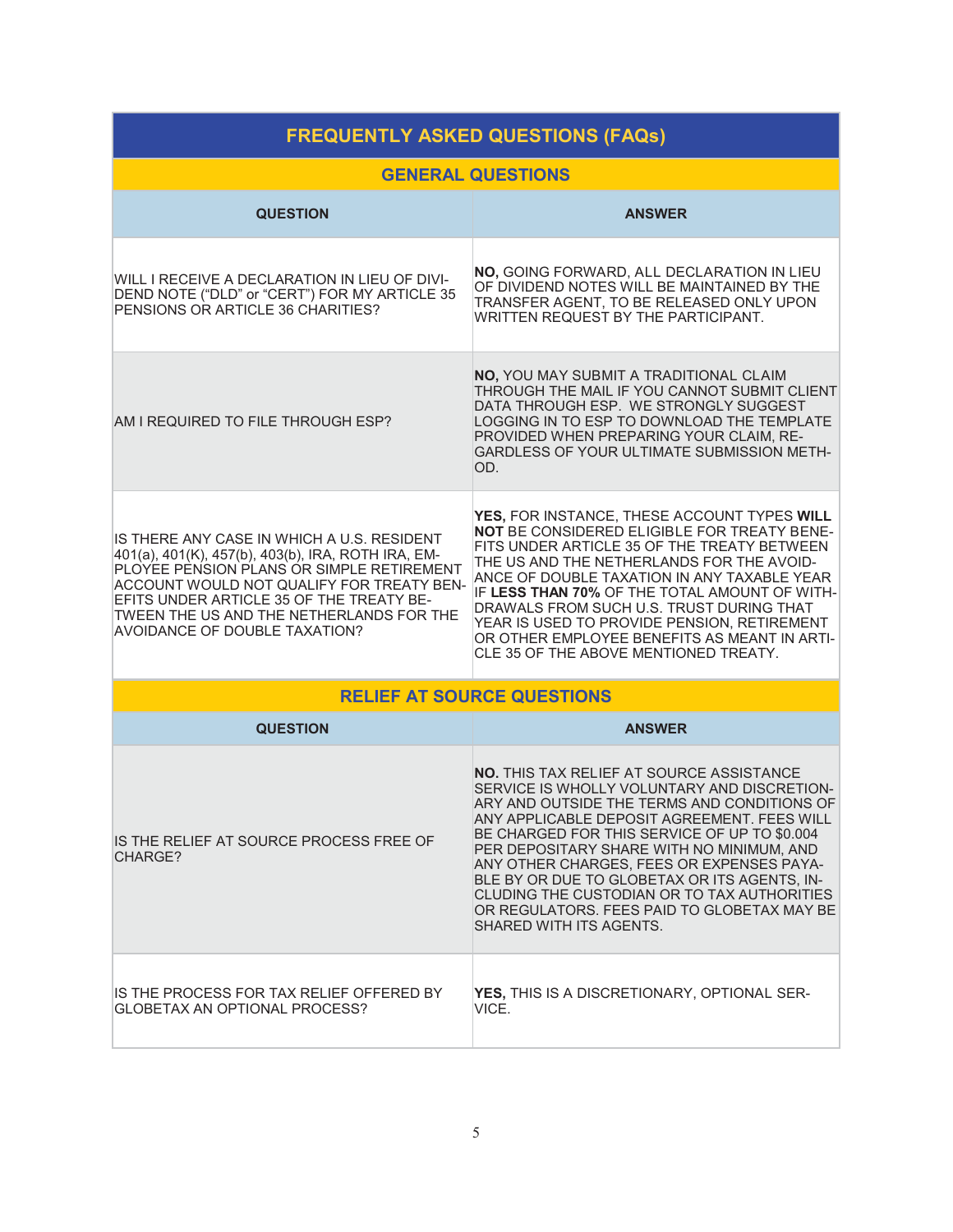| <b>FREQUENTLY ASKED QUESTIONS (FAQs)</b>                                                                                                              |                                                                                                                                                                              |  |  |
|-------------------------------------------------------------------------------------------------------------------------------------------------------|------------------------------------------------------------------------------------------------------------------------------------------------------------------------------|--|--|
| <b>RELIEF AT SOURCE QUESTIONS - CONTINUED</b>                                                                                                         |                                                                                                                                                                              |  |  |
| <b>QUESTION</b>                                                                                                                                       | <b>ANSWER</b>                                                                                                                                                                |  |  |
| DO I NEED TO PHYSICALLY SEND ANY DOCUMENTS<br>TO GLOBETAX IN ORDER TO PARTICIPATE IN THE<br><b>RELIEF AT SOURCE PROCESS?</b>                          | YES, IN ADDITION TO SUBMISSION OF THE CLIENT<br>LISTING, YOU MUST PROVIDE AN IRS FORM 6166<br>(CURRENT TAX YEAR) OR DUTCH QUALIFICATION<br>LETTER FOR FACH BENEFICIAL OWNER. |  |  |
| WILL I BE PAID THROUGH DTC FOR CLAIMS SUB-<br>MITTED THROUGH THE RELIEF AT SOURCE PRO-<br>CESS?                                                       | YES.                                                                                                                                                                         |  |  |
| WILL A "DUTCH QUALIFICATION LETTER" SUFFICE<br>IN LIEU OF A CURRENT YEAR IRS FORM 6166?                                                               | NO, AS OF JANUARY 1, 2013 THE DUTCH TAX AU-<br>THORITY NO LONGER ACCEPTS THE DUTCH QUALI-<br>FICATION LETTER AS A MEANS OF PROVING EXEMP-<br>TION.                           |  |  |
| MY CLIENT IS UNABLE TO PROVIDE THE REQUIRED<br>DOCUMENTATION BY THE RELIEF AT SOURCE<br>DEADLINE, MAY I STILL SUBMIT THE CLAIM<br><b>THROUGH ESP?</b> | YES, YOU MAY EITHER PARTICIPATE IN THE QUICK<br>REFUND OR ON-GOING LONG FORM PROCESSES.<br>WITHIN THE STATUTE OF LIMITATIONS.                                                |  |  |
| ONCE I SUBMIT A RELIEF AT SOURCE CLAIM, HOW<br>LONG WILL IT TAKE TO BE PAID?                                                                          | RELIEF AT SOURCE CLAIMS ARE PAID ON PAY DATE,<br>THROUGH DTC.                                                                                                                |  |  |
|                                                                                                                                                       | <b>QUICK REFUND QUESTIONS</b>                                                                                                                                                |  |  |
| <b>QUESTION</b>                                                                                                                                       | <b>ANSWER</b>                                                                                                                                                                |  |  |
| DO I NEED TO PHYSICALLY SEND ANY DOCUMENTS<br>TO GLOBETAX IN ORDER TO PARTICIPATE IN THE<br>QUICK REFUND PROCESS?                                     | NO, YOU MUST ONLY PROVIDE THE BENEFICIAL<br>OWNER BREAKDOWN VIA ESP.                                                                                                         |  |  |
| WILL I BE PAID THROUGH DTC FOR CLAIMS SUB-<br>MITTED THROUGH THE QUICK REFUND PROCESS?                                                                | YES.                                                                                                                                                                         |  |  |
| ONCE I SUBMIT A QUICK REFUND CLAIM VIA ESP,<br>HOW LONG WILL IT TAKE TO BE PAID?                                                                      | WE ESTIMATE PAYMENT WITHIN APPROXIMATELY 8<br><b>TO 10 WEEKS OF PAY DATE.</b>                                                                                                |  |  |
| DOES THE QUICK REFUND PROCESS HAVE A<br>MINIMUM POSITION PER BENEFICIAL OWNER<br><b>REQUIREMENT?</b>                                                  | ANY CLAIM FOR BENEFICIAL OWNERS HOLDING<br>LESS THAN 5,000 SHARES WILL BE AUTOMATICALLY<br>HELD AND SUBSEQUENTLY FILED VIA THE TRADI-<br>TIONAL LONG FORM PROCESS.           |  |  |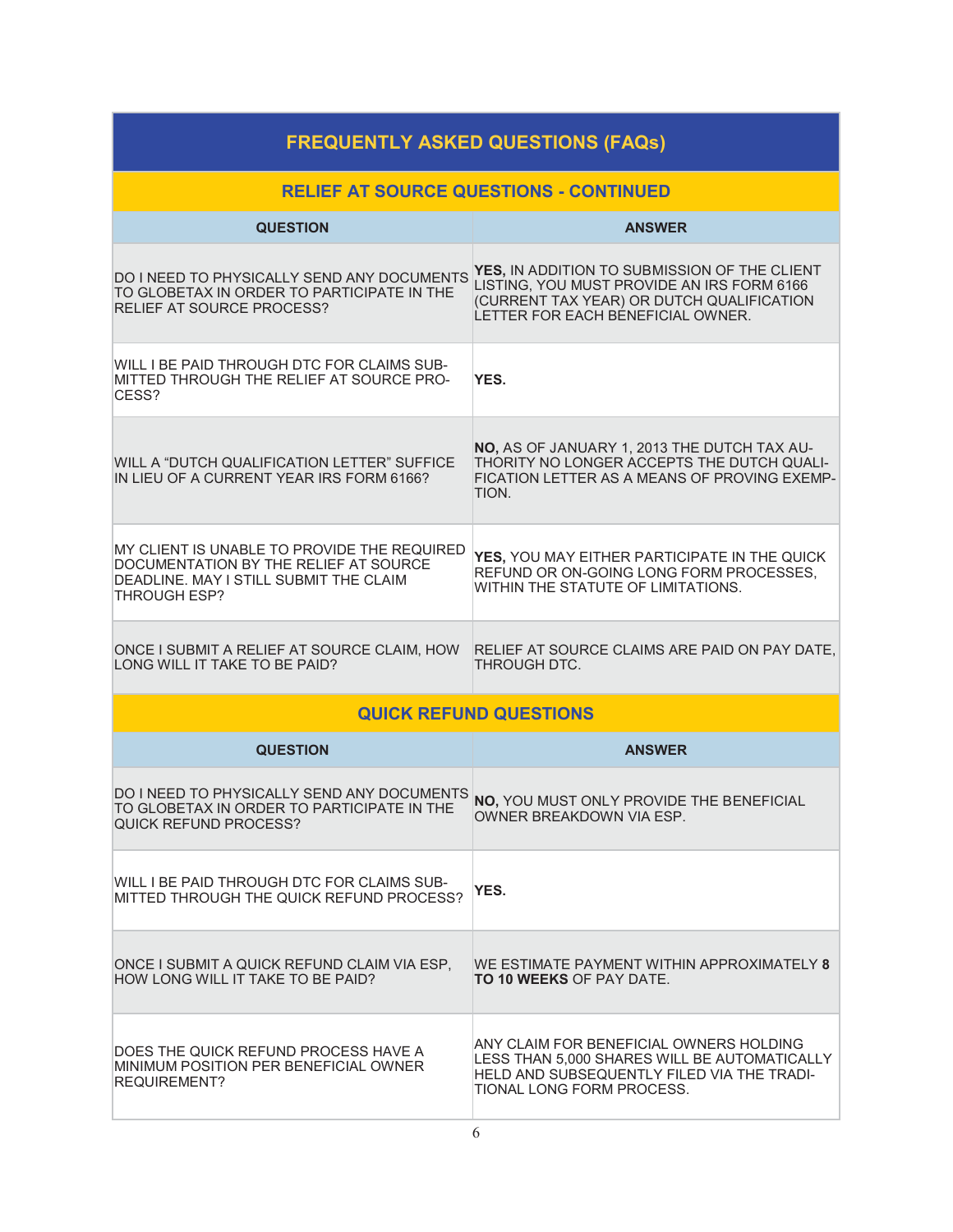| <b>FREQUENTLY ASKED QUESTIONS (FAQs)</b>                                                                                             |                                                                                                                                                                                                                                                                                                                                                                                                                                                                                                                                                                                                         |  |  |
|--------------------------------------------------------------------------------------------------------------------------------------|---------------------------------------------------------------------------------------------------------------------------------------------------------------------------------------------------------------------------------------------------------------------------------------------------------------------------------------------------------------------------------------------------------------------------------------------------------------------------------------------------------------------------------------------------------------------------------------------------------|--|--|
| <b>QUICK REFUND QUESTIONS - CONTINUED</b>                                                                                            |                                                                                                                                                                                                                                                                                                                                                                                                                                                                                                                                                                                                         |  |  |
| <b>QUESTION</b>                                                                                                                      | <b>ANSWER</b>                                                                                                                                                                                                                                                                                                                                                                                                                                                                                                                                                                                           |  |  |
| IS THE QUICK REFUND PROCESS FREE OF<br>CHARGE?                                                                                       | <b>NO.</b> THIS TAX RECLAIM ASSISTANCE SERVICE IS<br>WHOLLY VOLUNTARY AND DISCRETIONARY AND<br>OUTSIDE THE TERMS AND CONDITIONS OF ANY AP-<br>PLICABLE DEPOSIT AGREEMENT. QUICK REFUND<br>APPLICATIONS RECEIVED POST DEADLINE WILL BE<br>REJECTED. FEES WILL BE CHARGED FOR THIS AS-<br>SISTANCE SERVICE OF UP TO \$0.006 PER DS FOR<br>QUICK REFUND WITH A MINIMUM OF \$25.00, AND ANY<br>OTHER CHARGES, FEES OR EXPENSES PAYABLE BY<br>OR DUE TO GLOBETAX OR ITS AGENTS, INCLUDING<br>THE CUSTODIAN OR TO TAX AUTHORITIES OR REGU-<br>LATORS. FEES PAID TO GLOBETAX MAY BE SHARED<br>WITH ITS AGENTS. |  |  |
| IS THE QUICK REFUND PROCESS FOR TAX RELIEF<br>OFFERED BY GLOBETAX AN OPTIONAL PROCESS?                                               | YES, THIS IS A DISCRETIONARY, OPTIONAL SER-<br>VICE.                                                                                                                                                                                                                                                                                                                                                                                                                                                                                                                                                    |  |  |
|                                                                                                                                      | <b>LONG FORM QUESTIONS</b>                                                                                                                                                                                                                                                                                                                                                                                                                                                                                                                                                                              |  |  |
| <b>QUESTION</b>                                                                                                                      | <b>ANSWER</b>                                                                                                                                                                                                                                                                                                                                                                                                                                                                                                                                                                                           |  |  |
| HOW LONG DOES IT TAKE FOR PAYMENT ON LONG<br><b>FORM CLAIMS?</b>                                                                     | APPROXIMATELY 4-6 MONTHS.                                                                                                                                                                                                                                                                                                                                                                                                                                                                                                                                                                               |  |  |
| DOES THE LONG FORM PROCESS HAVE A MINIMUM NO, ALL CLAIMS WILL BE PROCESSED THOUGH<br>POSITION REQUIREMENT PER BENEFICIAL OWN-<br>ER? | THERE IS A MINIMUM FEE OF \$25 PER BENEFICIAL<br>OWNER.                                                                                                                                                                                                                                                                                                                                                                                                                                                                                                                                                 |  |  |
| WHAT WILL THE FEE BE IF A BENEFICIAL OWNER'S<br>CLAIM IS FOR LESS THAN \$50?                                                         | <b>GLOBETAX IS WILLING TO WAIVE THE \$25 MINIMUM</b><br>ON AN EXCEPTIONAL BASIS IN FAVOR OF A SPLIT<br>OF THE RECLAIMED FUNDS OF 50/50 FOR ANY BEN-<br>EFICIAL OWNER RECLAIMING LESS THAN \$50.                                                                                                                                                                                                                                                                                                                                                                                                         |  |  |
| WILL I BE PAID THROUGH DTC FOR CLAIMS SUB-<br>MITTED THROUGH THE LONG FORM PROCESS?                                                  | <b>NO, YOU WILL BE PAID BY CHECK.</b>                                                                                                                                                                                                                                                                                                                                                                                                                                                                                                                                                                   |  |  |
| WILL GLOBETAX ACCEPT CLAIMS FILED DIRECTLY<br>TO THEM BY BENEFICIAL OWNERS?                                                          | GLOBETAX ONLY ACCEPTS CLAIMS FILED BY THE<br>DTC PARTICIPANT WHO HELD THE SECURITIES<br>THROUGH DTC AND ONLY TO THE EXTENT THAT<br>DTC HAS REPORTED THESE HOLDINGS TO US AS<br>VALID.                                                                                                                                                                                                                                                                                                                                                                                                                   |  |  |